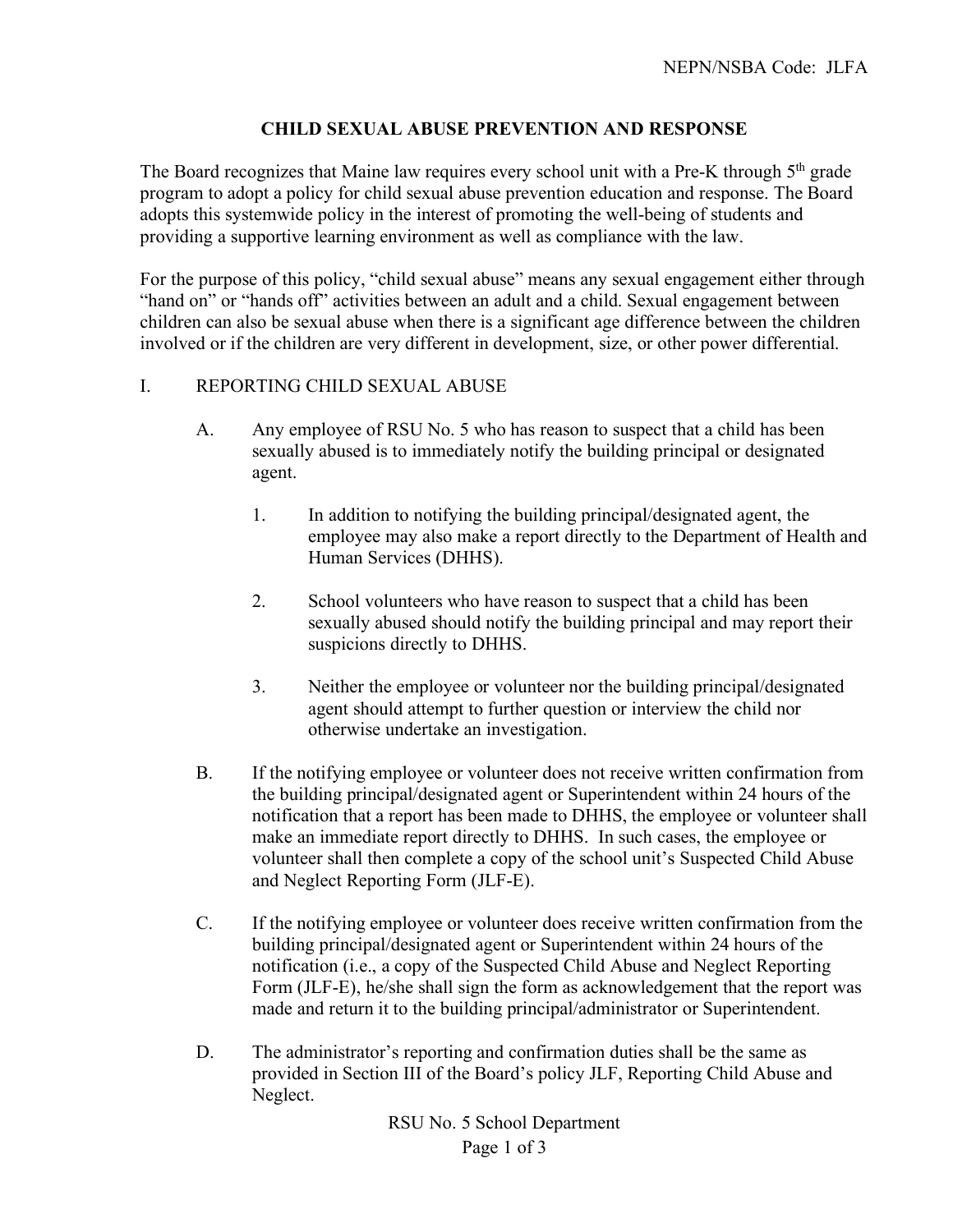## II. CHILD SEXUAL ABUSE AWARENESS AND PREVENTION EDUCATION FOR SCHOOL PERSONNEL

All RSU No.5 employees shall be required to complete a minimum of one hour of training in child sexual abuse awareness and prevention, with training to be updated at least once every four years thereafter. New employees must complete training within six months of hire.

Training must be "evidence-informed" (i.e., based on research and best practices) and delivered by a qualified instructor (i.e. a person with appropriate knowledge, skills, and experience or training in child sexual abuse awareness and prevention). The trainer may be an employee or volunteer with an agency/organization specializing in sexual assault and/or child sexual abuse or an employee of the school unit (e.g., school social worker, guidance counselor, school nurse, health educator) who has received appropriate training from such an agency/organization.

The goals of the training for employees are:

- Increased awareness of developmentally appropriate and inappropriate sexual behaviors in children;
- Increased ability to recognize indicators of child sexual abuse;
- Enhanced ability to respond effectively when a student or student's friend or peer discloses sexual activity or the staff member suspects child sexual abuse has occurred; and
- Awareness of local resources available to students, parents, schools, and community members, and how these resources may be accessed.

Training should also address confidentiality/disclosure concerns (beyond the mandated reporting).

## III. CHILD SEXUAL ABUSE PREVENTION EDUCATION IN THE PRE-K THROUGH 5TH GRADE CURRICULUM

The school unit will provide child sexual abuse prevention programming to its Pre-K through grade 5 students. Such instruction will be aligned with the health education standards of Maine's system of Learning Results for this grade span, and incorporated into the written school health education curriculum.

Programming of appropriate scope and sequence will be delivered by qualified instructors, who may be from a local or regional agency/organization with experience and expertise in sexual assault and child sexual abuse of by a school unit employee deemed

> RSU No. 5 School Department Page 2 of 3